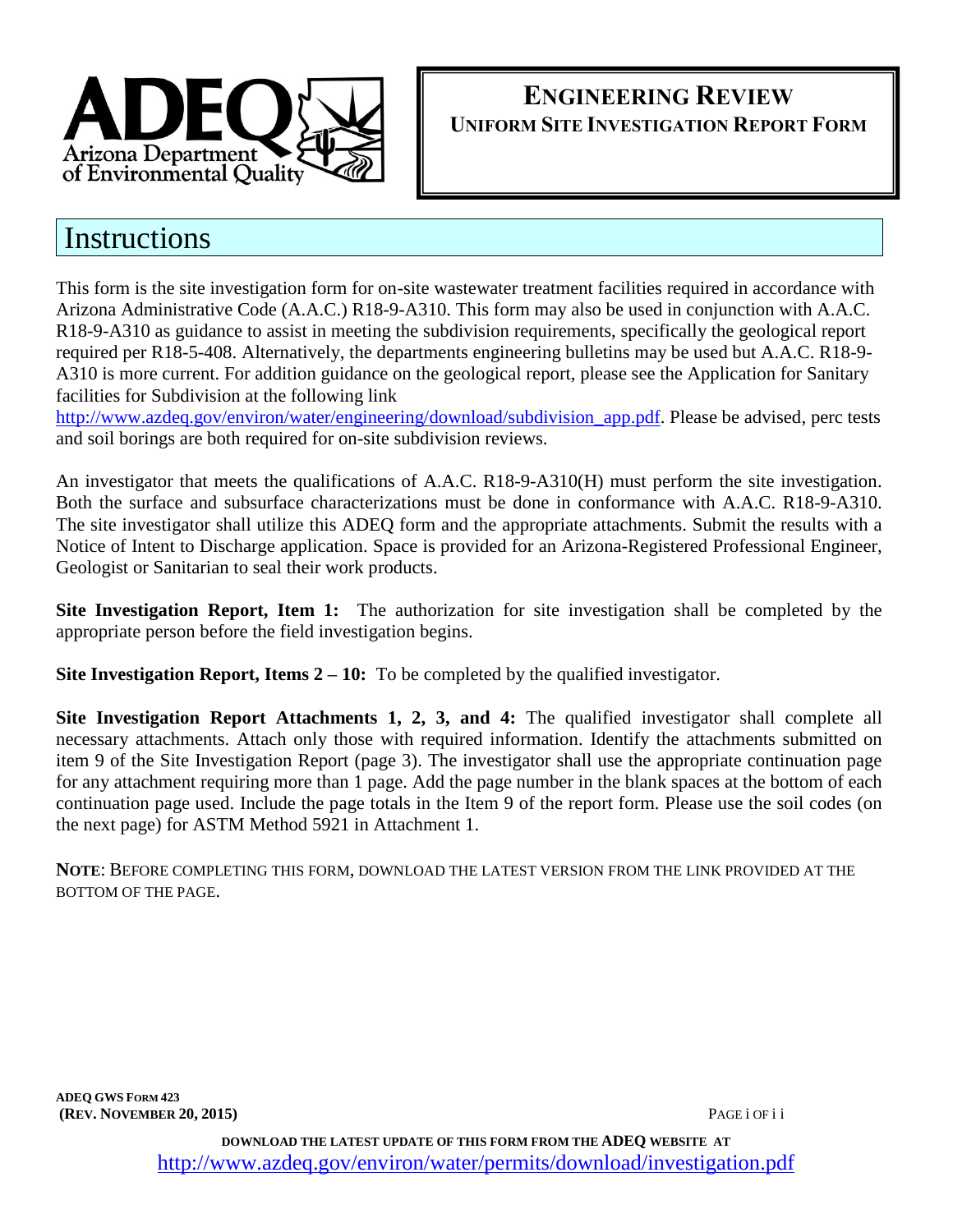# Uniform Site Investigation Report Form (A.A.C. R18-9-A310) for State of Arizona

| <b>TEXTURE</b>                                                | <b>STRUCTURE</b>                        |                                      |                                          |                              |                          |                        |                  |
|---------------------------------------------------------------|-----------------------------------------|--------------------------------------|------------------------------------------|------------------------------|--------------------------|------------------------|------------------|
| Loamy Sand $-(LS)$                                            | <b>GRADE</b>                            |                                      |                                          |                              |                          |                        |                  |
| Sandy Loam $-$ (SL)                                           | Structureless                           | (0)                                  | No aggregation                           |                              |                          |                        |                  |
| $Silt Loan - (SiL)$                                           | Weak                                    | (1)                                  | Barely observable                        |                              |                          |                        |                  |
| $Loam - (L)$                                                  | Moderate                                | (2)                                  | Distinct peds                            |                              |                          |                        |                  |
| Sandy Clay Loam - (SCL)                                       | Strong                                  | (3)                                  | Durable peds                             | Angular,                     |                          |                        |                  |
| Silty Clay Loam - (SiCL)                                      | <b>SIZE</b>                             |                                      | <b>Granular, Platy</b>                   | Subangular,<br><b>Blocky</b> | Prismatic, Columnar      |                        |                  |
| $Clay Loam - (CL)$                                            | Very Fine                               | (VF)                                 | $<1$ mm                                  | $<$ 5 mm                     | $<$ 10 mm                |                        |                  |
| Sandy Clay $-$ (SC)                                           | Fine                                    | (F)                                  | $1-2$                                    | $5-10$                       | $10-20$                  |                        |                  |
| Silty Clay - (SiC)                                            | Medium                                  | (M)                                  | $2 - 5$                                  | $10 - 20$                    | 20-50                    |                        |                  |
| $Clay - (C)$                                                  | Coarse                                  | (C)                                  | $5-10$                                   | 20-50                        | 50-100                   |                        |                  |
|                                                               | Very Coarse                             | (VC)                                 | >10                                      | >50                          | $>100$                   |                        |                  |
| <b>SAND SIZES</b>                                             |                                         |                                      |                                          |                              |                          |                        |                  |
| $Coarse - (Co)$                                               | SHAPE                                   |                                      |                                          |                              |                          |                        |                  |
| $Median - (M)$                                                | Platy                                   | (PL)                                 | Flat, plate-like                         |                              |                          |                        |                  |
| $\text{Fine} - (\text{F})$                                    | Prismatic                               | (PR)                                 | Taller than wide                         |                              |                          |                        |                  |
| Very Fine $-(VF)$                                             | --Columnar                              | (CPR)                                | Rounded tops                             |                              |                          |                        |                  |
|                                                               | <b>Blocky</b>                           | (BK)<br>(ABK)                        | Cubical<br>Sharp edges                   |                              |                          |                        |                  |
|                                                               | --Angular<br>-- Subangular              | (SBK)                                | Rounded edges                            |                              |                          |                        |                  |
|                                                               | Granular                                | (GR)                                 | Spherical                                |                              |                          |                        |                  |
|                                                               | No Structure                            |                                      |                                          |                              |                          |                        |                  |
|                                                               | --Single Grain                          | (SG)                                 | Sandy texture                            |                              |                          |                        |                  |
|                                                               | -- Massive                              | (M)                                  |                                          |                              |                          |                        |                  |
|                                                               |                                         |                                      | Finer textures                           |                              |                          |                        |                  |
|                                                               |                                         |                                      |                                          |                              |                          |                        |                  |
|                                                               |                                         | <b>MOTTLES</b>                       | <b>BOUNDARY</b>                          |                              | <b>CONSISTENCY</b>       |                        | SAR $(gpd/ft^2)$ |
| <b>ROCK FRAGMENTS</b>                                         |                                         |                                      |                                          |                              | <b>DRY</b>               | <b>MOIST</b>           |                  |
| <b>ROUNDED.</b>                                               | <b>TYPE OF ROCK</b><br>$Basalt - (BAS)$ | <b>OUANTITY</b><br>Few $(F) - 2\%$   | <b>DISTINCTNESS</b>                      |                              | $L = Loves$              | $L = Lovese$           |                  |
| <b>SUBROUNDED</b><br><b>ANGULAR,</b>                          |                                         | Common (C) - 2-20%                   | Abrupt $(A)$ – Less than 2 cm            |                              | $S = Soft$               | $VFR = V$ ery Friable  | See Arizona      |
| <b>IRREGULAR</b>                                              | $Cinders - (CIND)$                      | Many (M) - $>20\%$                   | Clear $(C)$ – 2 to 5 cm                  |                              |                          |                        | Administrative   |
| Gravel $-$ (GR) 2-75 mm                                       | $Sandstone - (SST)$                     |                                      |                                          |                              | $SH = S$ lightly Hard    | $FR = Friable$         |                  |
| Fine $-$ (FGR) 2-5 mm<br>Medium- (MGR) 5-20 mm                | $Limes$ tone – $(LST)$                  | <b>SIZE</b><br>Fine $(1) - 5$ mm     | Gradual $(G)$ – 5 to 15 cm               |                              | $MH = Modernatedly Hard$ | $FI = Firm$            | Code(A.A.C.)     |
| Coarse $-$ (CGR) 20-75 mm                                     |                                         | Medium $(2) - 5 - 15$ mm             | Diffuse $(D)$ – More than 15 cm          |                              | $VH = Very Hard$         | $VFI = Very Firm$      | R18-9-A312(D)    |
| Pebbles $-$ (PB) 2-75 mm<br>$Fine - (FPB) 2-5 mm$             | <b>TERMS OF</b><br><b>SOIL/ROCK</b>     | Coarse $(3) - 15$ mm                 |                                          |                              | $H = Hard$               | $EFI = Extremely Firm$ | for SAR value.   |
| $Median - (MPB) 5-20 mm$<br>Coarse $-$ (CPB) 20-75 mm         | $Cemented - (CEM)$                      | <b>CONTRAST</b><br>$Fair - (F)$      | <b>TOPOGRAPHY</b>                        |                              |                          |                        |                  |
| Cobbles $-$ (CB) 75-250 mm                                    | Ice or $Frozen - (ICE)$                 | Distinct $-$ (D)                     | Smooth $(S)$ – A plane with few or no    |                              | $R =$ Rigid              | $SR = S$ lightly Rigid |                  |
| Stones $-$ (S) 250-600 mm                                     | Weathered - (WEA)                       | Prominent $-(P)$                     | irregularities                           |                              | $VR = Very Rigid$        | $R =$ Rigid            |                  |
| Boulders – $(B) \ge 600$ mm                                   | Unweathered-                            |                                      | Wavy $(W)$ – Waves wider than deep       |                              |                          | $VR = Very Rigid$      |                  |
| <b>FLAT</b>                                                   | (UNWEA)<br>Fractured - (FRA)            | <b>NOTE:</b> Report<br>Soil Color in |                                          |                              |                          |                        |                  |
| Channers $-$ (CH) 2-150 mm                                    |                                         | "Comments"                           | Irregular $(I)$ – Waves deeper than wide |                              |                          |                        |                  |
| $Flagstones - (FL)$ 150-380 mm                                | $Decomposed - (DEC)$                    | when Mottles are                     |                                          |                              |                          |                        |                  |
| Stones $-$ (ST) 380-600 mm<br>Boulders $-$ (BO) $\geq$ 600 mm | Stratified $-$ (ST)                     |                                      | Broken $(B)$ – discontinuous and         |                              |                          |                        |                  |
|                                                               |                                         | <b>Common</b> or<br>Many.            | interrupted                              |                              |                          |                        |                  |

ADEQ GWS FORM 423 INSTRUCTIONS PAGE i OF ii **(REV. NOVEMBER 20, 2015)**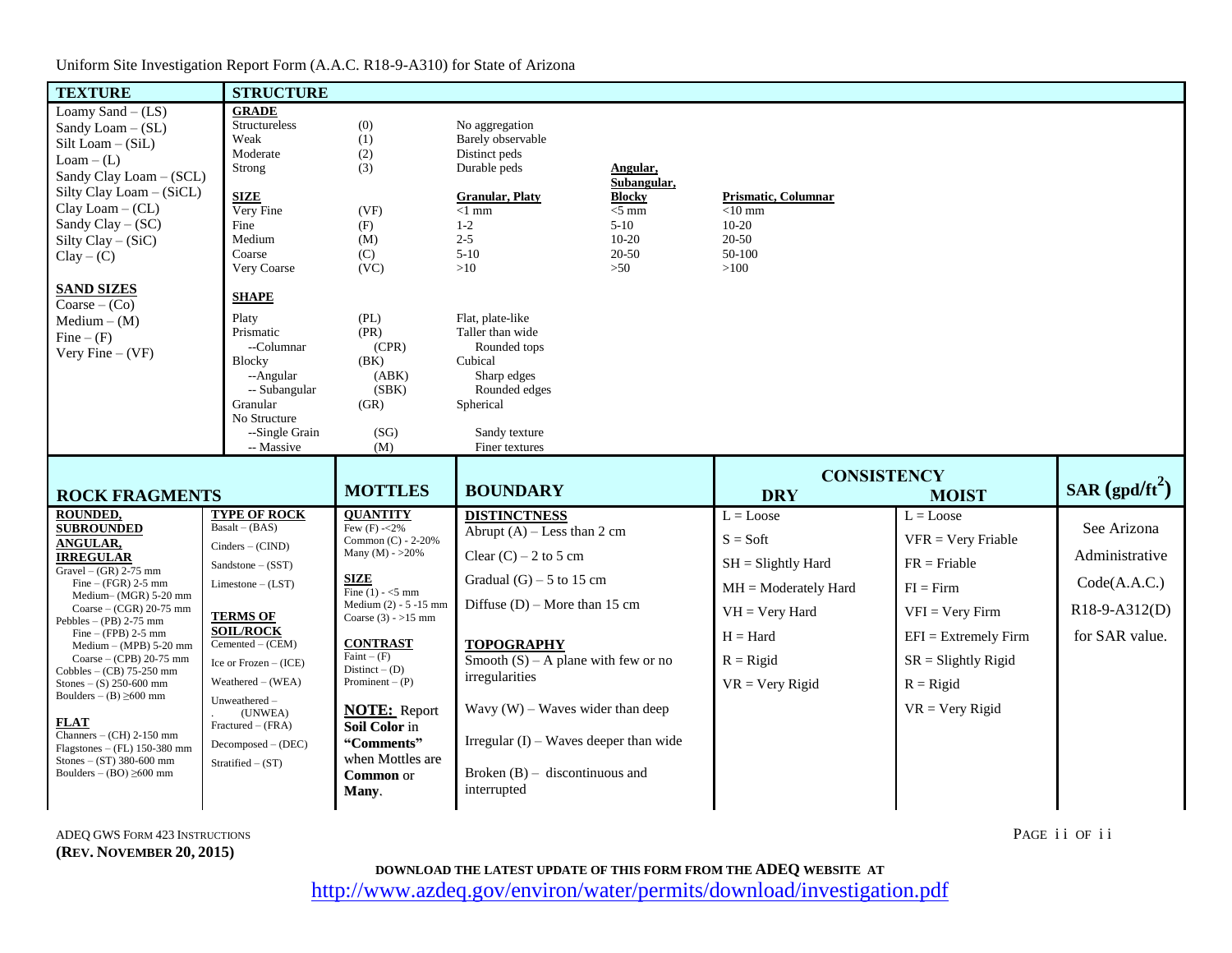| $\mathbf{1}$            | <b>Authorization For Site Investigation</b>                                                                                                                                                                                                                                                                                                                                                                                                                                                                                                                                                                                                                                                                                                                                                                                                                                                                                                                                                                                                                                                                                                                                                                                                                                                                                                                                                                                                                                                                                                      |  |  |  |  |  |  |  |  |
|-------------------------|--------------------------------------------------------------------------------------------------------------------------------------------------------------------------------------------------------------------------------------------------------------------------------------------------------------------------------------------------------------------------------------------------------------------------------------------------------------------------------------------------------------------------------------------------------------------------------------------------------------------------------------------------------------------------------------------------------------------------------------------------------------------------------------------------------------------------------------------------------------------------------------------------------------------------------------------------------------------------------------------------------------------------------------------------------------------------------------------------------------------------------------------------------------------------------------------------------------------------------------------------------------------------------------------------------------------------------------------------------------------------------------------------------------------------------------------------------------------------------------------------------------------------------------------------|--|--|--|--|--|--|--|--|
|                         | I certify that I am (check one) $\Box$ the Owner, $\Box$ the Authorized Representative or $\Box$ an Other Person and have authority to                                                                                                                                                                                                                                                                                                                                                                                                                                                                                                                                                                                                                                                                                                                                                                                                                                                                                                                                                                                                                                                                                                                                                                                                                                                                                                                                                                                                           |  |  |  |  |  |  |  |  |
|                         | grant the investigator access to the property for this site investigation and authorize the work certified in this site assessment.                                                                                                                                                                                                                                                                                                                                                                                                                                                                                                                                                                                                                                                                                                                                                                                                                                                                                                                                                                                                                                                                                                                                                                                                                                                                                                                                                                                                              |  |  |  |  |  |  |  |  |
|                         | Name & Address                                                                                                                                                                                                                                                                                                                                                                                                                                                                                                                                                                                                                                                                                                                                                                                                                                                                                                                                                                                                                                                                                                                                                                                                                                                                                                                                                                                                                                                                                                                                   |  |  |  |  |  |  |  |  |
|                         |                                                                                                                                                                                                                                                                                                                                                                                                                                                                                                                                                                                                                                                                                                                                                                                                                                                                                                                                                                                                                                                                                                                                                                                                                                                                                                                                                                                                                                                                                                                                                  |  |  |  |  |  |  |  |  |
| $\overline{2}$          | <b>Project Identification</b>                                                                                                                                                                                                                                                                                                                                                                                                                                                                                                                                                                                                                                                                                                                                                                                                                                                                                                                                                                                                                                                                                                                                                                                                                                                                                                                                                                                                                                                                                                                    |  |  |  |  |  |  |  |  |
|                         | Property Owner or Project Name                                                                                                                                                                                                                                                                                                                                                                                                                                                                                                                                                                                                                                                                                                                                                                                                                                                                                                                                                                                                                                                                                                                                                                                                                                                                                                                                                                                                                                                                                                                   |  |  |  |  |  |  |  |  |
| $\overline{\mathbf{3}}$ | Site Information [A.A.C. R18-9-A309(B)(2)(a)]                                                                                                                                                                                                                                                                                                                                                                                                                                                                                                                                                                                                                                                                                                                                                                                                                                                                                                                                                                                                                                                                                                                                                                                                                                                                                                                                                                                                                                                                                                    |  |  |  |  |  |  |  |  |
|                         | $City \fbox{1}$<br>Address<br><u> 1989 - Johann Barbara, martin amerikan basar dan basa dan basa dan basa dan basa dan basa dalam basa dan basa</u>                                                                                                                                                                                                                                                                                                                                                                                                                                                                                                                                                                                                                                                                                                                                                                                                                                                                                                                                                                                                                                                                                                                                                                                                                                                                                                                                                                                              |  |  |  |  |  |  |  |  |
|                         | Parcel Number Lot Number Lot Number Lot Number Lot Number 2014                                                                                                                                                                                                                                                                                                                                                                                                                                                                                                                                                                                                                                                                                                                                                                                                                                                                                                                                                                                                                                                                                                                                                                                                                                                                                                                                                                                                                                                                                   |  |  |  |  |  |  |  |  |
|                         | Section <u>and</u>                                                                                                                                                                                                                                                                                                                                                                                                                                                                                                                                                                                                                                                                                                                                                                                                                                                                                                                                                                                                                                                                                                                                                                                                                                                                                                                                                                                                                                                                                                                               |  |  |  |  |  |  |  |  |
|                         | $\overline{\phantom{a}}$ $\overline{\phantom{a}}$<br>$\mathcal{L}^{\text{max}}$ . The $\mathcal{L}^{\text{max}}$<br>" N $\frac{1}{\sqrt{2}}$ Longitude $\frac{1}{\sqrt{2}}$ $\frac{1}{\sqrt{2}}$ $\frac{1}{\sqrt{2}}$ $\frac{1}{\sqrt{2}}$ $\frac{1}{\sqrt{2}}$ $\frac{1}{\sqrt{2}}$ $\frac{1}{\sqrt{2}}$ $\frac{1}{\sqrt{2}}$ $\frac{1}{\sqrt{2}}$ $\frac{1}{\sqrt{2}}$ $\frac{1}{\sqrt{2}}$ $\frac{1}{\sqrt{2}}$ $\frac{1}{\sqrt{2}}$ $\frac{1}{\sqrt{2}}$ $\frac{1}{\sqrt{2}}$<br>$\lq\lq$ W<br>Latitude                                                                                                                                                                                                                                                                                                                                                                                                                                                                                                                                                                                                                                                                                                                                                                                                                                                                                                                                                                                                                                      |  |  |  |  |  |  |  |  |
| $\boldsymbol{4}$        | Investigator Information [A.A.C. R18-9-A310(H)]                                                                                                                                                                                                                                                                                                                                                                                                                                                                                                                                                                                                                                                                                                                                                                                                                                                                                                                                                                                                                                                                                                                                                                                                                                                                                                                                                                                                                                                                                                  |  |  |  |  |  |  |  |  |
|                         | Name                                                                                                                                                                                                                                                                                                                                                                                                                                                                                                                                                                                                                                                                                                                                                                                                                                                                                                                                                                                                                                                                                                                                                                                                                                                                                                                                                                                                                                                                                                                                             |  |  |  |  |  |  |  |  |
|                         | Firm Name<br>Title                                                                                                                                                                                                                                                                                                                                                                                                                                                                                                                                                                                                                                                                                                                                                                                                                                                                                                                                                                                                                                                                                                                                                                                                                                                                                                                                                                                                                                                                                                                               |  |  |  |  |  |  |  |  |
|                         | State<br><b>City</b><br>Mailing Address City<br>Zip City<br>E-Mail City                                                                                                                                                                                                                                                                                                                                                                                                                                                                                                                                                                                                                                                                                                                                                                                                                                                                                                                                                                                                                                                                                                                                                                                                                                                                                                                                                                                                                                                                          |  |  |  |  |  |  |  |  |
|                         |                                                                                                                                                                                                                                                                                                                                                                                                                                                                                                                                                                                                                                                                                                                                                                                                                                                                                                                                                                                                                                                                                                                                                                                                                                                                                                                                                                                                                                                                                                                                                  |  |  |  |  |  |  |  |  |
| 5                       | Surface Characterization [A.A.C. R18-9-A310(C)]                                                                                                                                                                                                                                                                                                                                                                                                                                                                                                                                                                                                                                                                                                                                                                                                                                                                                                                                                                                                                                                                                                                                                                                                                                                                                                                                                                                                                                                                                                  |  |  |  |  |  |  |  |  |
|                         | Identify the presence or absence of all of the following possible limiting conditions in the intended location of the treatment<br>works and the primary and reserve areas of the on-site wastewater treatment facility:<br>A) The surface slope is greater than 15 % at the intended location of the on-site wastewater facility $\Box$ YES $\Box$ No<br>Setback distances do NOT meet all the minimum values specified in R18-9-A312(C) $\Box$ YES $\Box$ No<br>B)<br>NOTE: Check YES if the location or size of the dwelling or other improvements, or the bedroom count<br>or the fixture unit count is UNKNOWN to the site investigator.<br>C) Surface drainage characteristics could adversely affect the ability of the facility to function properly<br>$\Box$ YES $\Box$ No NOTE: If YES, please describe in Attachment 4.<br>D) A 100-year flood hazard zone, as indicated on the applicable flood insurance rate map, is located within the property on<br>which the on-site wastewater treatment facility will be installed $\Box$ YES $\Box$ No NOTE: If YES, please specify<br>the FEMA Flood Insurance Map Number or Other Source_<br>An outcropping of rock that cannot be excavated is present and could impair the function of soil receiving the discharge<br>E)<br>YES $\Box$ No<br>Fill material deposits are present $\Box$ YES $\Box$ No<br>F)<br>If the answer is YES to any of the above potential surface limiting conditions, please show location<br>and note the condition type on Site Investigation Map (Item 7). |  |  |  |  |  |  |  |  |
| 6                       | Subsurface Characterization Method [A.A.C. R18-9-A310(D)]                                                                                                                                                                                                                                                                                                                                                                                                                                                                                                                                                                                                                                                                                                                                                                                                                                                                                                                                                                                                                                                                                                                                                                                                                                                                                                                                                                                                                                                                                        |  |  |  |  |  |  |  |  |
|                         | Check method used to perform subsurface characterization per A.A.C. R18-9-A310(D)(1) and (3)                                                                                                                                                                                                                                                                                                                                                                                                                                                                                                                                                                                                                                                                                                                                                                                                                                                                                                                                                                                                                                                                                                                                                                                                                                                                                                                                                                                                                                                     |  |  |  |  |  |  |  |  |
|                         | ASTM D5921 used? $\Box$ Yes $\Box$ No (if Yes, please enclose Attachment 1)<br>A)                                                                                                                                                                                                                                                                                                                                                                                                                                                                                                                                                                                                                                                                                                                                                                                                                                                                                                                                                                                                                                                                                                                                                                                                                                                                                                                                                                                                                                                                |  |  |  |  |  |  |  |  |
|                         | Percolation test method used? $\Box$ Yes $\Box$ No (if Yes, please enclose Attachment 2)<br>B)                                                                                                                                                                                                                                                                                                                                                                                                                                                                                                                                                                                                                                                                                                                                                                                                                                                                                                                                                                                                                                                                                                                                                                                                                                                                                                                                                                                                                                                   |  |  |  |  |  |  |  |  |
|                         | Seepage performance test method used? $\Box$ Yes $\Box$ No (if Yes, please enclose Attachment 3)<br>$\mathbf{C}$                                                                                                                                                                                                                                                                                                                                                                                                                                                                                                                                                                                                                                                                                                                                                                                                                                                                                                                                                                                                                                                                                                                                                                                                                                                                                                                                                                                                                                 |  |  |  |  |  |  |  |  |
|                         | Other ADEQ approved method? $\Box$ Yes $\Box$ No (if Yes, please provide in Attachment 4 the method and data)<br>D)                                                                                                                                                                                                                                                                                                                                                                                                                                                                                                                                                                                                                                                                                                                                                                                                                                                                                                                                                                                                                                                                                                                                                                                                                                                                                                                                                                                                                              |  |  |  |  |  |  |  |  |
|                         | <b>ADEQ GWS FORM 423</b><br>(REV. NOVEMBER 20, 2015)<br>PAGE 1 OF 3                                                                                                                                                                                                                                                                                                                                                                                                                                                                                                                                                                                                                                                                                                                                                                                                                                                                                                                                                                                                                                                                                                                                                                                                                                                                                                                                                                                                                                                                              |  |  |  |  |  |  |  |  |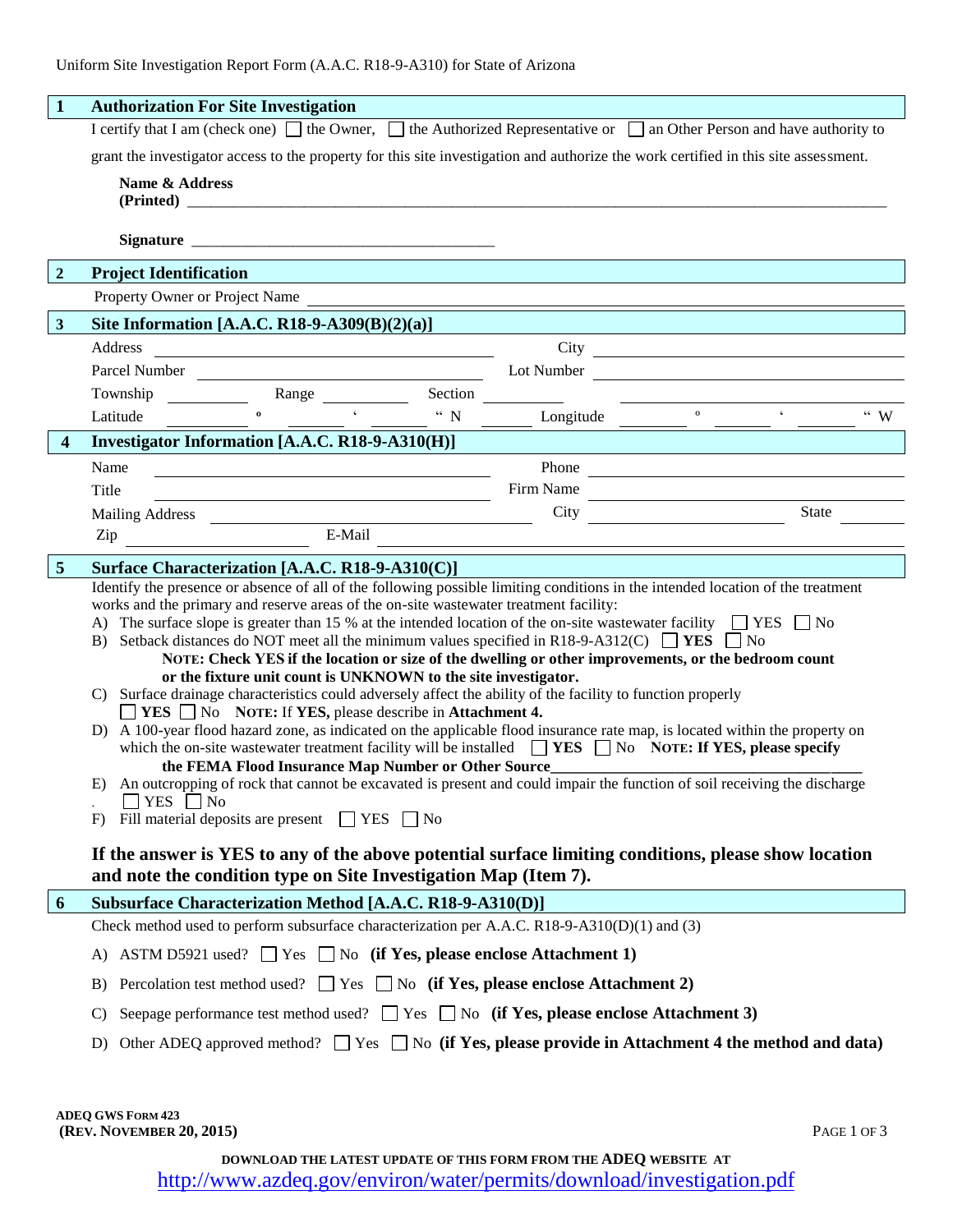| $\overline{7}$ | Site Investigation Map Showing the Location of Limiting Conditions and Setbacks from Features and<br><b>Improvements</b> [A.A.C. R18-9-A309(B)(2)(a)]                                                                                                                                                                                                                                                                                                                                                                                                                                                                                                                                                                                                                                                                                                                                                                                                                                                                                                                                                                                                                                                                  |  |  |  |  |                                                                                                 |  |  |  |  |  |  |  |  |  |  |  |  |                                                                                                               |  |
|----------------|------------------------------------------------------------------------------------------------------------------------------------------------------------------------------------------------------------------------------------------------------------------------------------------------------------------------------------------------------------------------------------------------------------------------------------------------------------------------------------------------------------------------------------------------------------------------------------------------------------------------------------------------------------------------------------------------------------------------------------------------------------------------------------------------------------------------------------------------------------------------------------------------------------------------------------------------------------------------------------------------------------------------------------------------------------------------------------------------------------------------------------------------------------------------------------------------------------------------|--|--|--|--|-------------------------------------------------------------------------------------------------|--|--|--|--|--|--|--|--|--|--|--|--|---------------------------------------------------------------------------------------------------------------|--|
| A.             |                                                                                                                                                                                                                                                                                                                                                                                                                                                                                                                                                                                                                                                                                                                                                                                                                                                                                                                                                                                                                                                                                                                                                                                                                        |  |  |  |  | CHECK below the features shown on the Site Investigation Map. WRITE N/A if item is NOT PRESENT. |  |  |  |  |  |  |  |  |  |  |  |  | <b>RECORD</b> below the separation (feet) that will be maintained between the system and the checked feature. |  |
| <b>B.</b>      | Boundary of 100-year flood hazard zone ____ (ft)<br>Water supply well $\_\_ (ft)$<br>Water main or branch water line _____ (ft)<br>_____ Drainage easement or wash with<br>Domestic service water line _____ (ft)<br>drainage area more than twenty acres ____ (ft)<br>Drinking water intake from<br>$\frac{1}{1}$ Other Easement $\frac{1}{1}$ (ft)<br>a surface water source _____ (ft)<br>_____ Downslope cut banks and culvert or roadway ditches _____ (ft)<br>Planned cut bank over 2 feet deep ____ (ft)<br>Perennial or intermittent stream _____ (ft)<br>Wall or planned wall over 2 feet high $\frac{1}{\sqrt{t}}$ (ft)<br>Lake, reservoir, or canal _____ (ft)<br>Pond or other water feature _____ (ft)<br>_____ Driveway or parking area ____ (ft)<br>$=$<br>Swimming pool _____ (ft)<br>Storage Area _____ (ft) __________ Earth fissure _______ (ft)<br>Planned building ____ (ft)<br>Other (ft) Describe:<br>$\overline{\phantom{a}}$<br>Existing building _____ (ft)<br>Minimum setback distances are within the limits specified in R18-9-A312(C); $\Box$ Yes $\Box$ UNKNOWN $\Box$ No<br>Check UNKNOWN if the dwelling location or size (including building footprint, bedroom count & fixture unit |  |  |  |  |                                                                                                 |  |  |  |  |  |  |  |  |  |  |  |  |                                                                                                               |  |
| $\mathbf{C}$ . | count), or the location of other improvements is not known to the person performing the site investigation.<br>Show all soil test locations. Show any condition or feature observed during the site investigation which may affect on-site<br>system design $\&$ is located within the SITE INVESTIGATION AREA (defined as the planned excavation boundaries for the<br>treatment works, primary disposal area and reserve disposal area plus the surrounding area out to 100 feet) including:<br>(1) Show land surface contours at appropriate intervals when the elevations across the Site Investigation Area differ by<br>more than 5 feet, and<br>(2) Any other factor is observed that may affect system design regardless of property ownership (please include the<br>Site Investigation Map with Attachment 4 if the information cannot be depicted on the below Grid).                                                                                                                                                                                                                                                                                                                                       |  |  |  |  |                                                                                                 |  |  |  |  |  |  |  |  |  |  |  |  |                                                                                                               |  |
|                |                                                                                                                                                                                                                                                                                                                                                                                                                                                                                                                                                                                                                                                                                                                                                                                                                                                                                                                                                                                                                                                                                                                                                                                                                        |  |  |  |  |                                                                                                 |  |  |  |  |  |  |  |  |  |  |  |  |                                                                                                               |  |
|                |                                                                                                                                                                                                                                                                                                                                                                                                                                                                                                                                                                                                                                                                                                                                                                                                                                                                                                                                                                                                                                                                                                                                                                                                                        |  |  |  |  |                                                                                                 |  |  |  |  |  |  |  |  |  |  |  |  |                                                                                                               |  |
|                |                                                                                                                                                                                                                                                                                                                                                                                                                                                                                                                                                                                                                                                                                                                                                                                                                                                                                                                                                                                                                                                                                                                                                                                                                        |  |  |  |  |                                                                                                 |  |  |  |  |  |  |  |  |  |  |  |  |                                                                                                               |  |
|                |                                                                                                                                                                                                                                                                                                                                                                                                                                                                                                                                                                                                                                                                                                                                                                                                                                                                                                                                                                                                                                                                                                                                                                                                                        |  |  |  |  |                                                                                                 |  |  |  |  |  |  |  |  |  |  |  |  |                                                                                                               |  |
|                |                                                                                                                                                                                                                                                                                                                                                                                                                                                                                                                                                                                                                                                                                                                                                                                                                                                                                                                                                                                                                                                                                                                                                                                                                        |  |  |  |  |                                                                                                 |  |  |  |  |  |  |  |  |  |  |  |  |                                                                                                               |  |
|                |                                                                                                                                                                                                                                                                                                                                                                                                                                                                                                                                                                                                                                                                                                                                                                                                                                                                                                                                                                                                                                                                                                                                                                                                                        |  |  |  |  |                                                                                                 |  |  |  |  |  |  |  |  |  |  |  |  |                                                                                                               |  |
|                |                                                                                                                                                                                                                                                                                                                                                                                                                                                                                                                                                                                                                                                                                                                                                                                                                                                                                                                                                                                                                                                                                                                                                                                                                        |  |  |  |  |                                                                                                 |  |  |  |  |  |  |  |  |  |  |  |  |                                                                                                               |  |
|                |                                                                                                                                                                                                                                                                                                                                                                                                                                                                                                                                                                                                                                                                                                                                                                                                                                                                                                                                                                                                                                                                                                                                                                                                                        |  |  |  |  |                                                                                                 |  |  |  |  |  |  |  |  |  |  |  |  |                                                                                                               |  |
|                |                                                                                                                                                                                                                                                                                                                                                                                                                                                                                                                                                                                                                                                                                                                                                                                                                                                                                                                                                                                                                                                                                                                                                                                                                        |  |  |  |  |                                                                                                 |  |  |  |  |  |  |  |  |  |  |  |  |                                                                                                               |  |
|                |                                                                                                                                                                                                                                                                                                                                                                                                                                                                                                                                                                                                                                                                                                                                                                                                                                                                                                                                                                                                                                                                                                                                                                                                                        |  |  |  |  |                                                                                                 |  |  |  |  |  |  |  |  |  |  |  |  |                                                                                                               |  |
|                |                                                                                                                                                                                                                                                                                                                                                                                                                                                                                                                                                                                                                                                                                                                                                                                                                                                                                                                                                                                                                                                                                                                                                                                                                        |  |  |  |  |                                                                                                 |  |  |  |  |  |  |  |  |  |  |  |  |                                                                                                               |  |
|                |                                                                                                                                                                                                                                                                                                                                                                                                                                                                                                                                                                                                                                                                                                                                                                                                                                                                                                                                                                                                                                                                                                                                                                                                                        |  |  |  |  |                                                                                                 |  |  |  |  |  |  |  |  |  |  |  |  |                                                                                                               |  |
|                |                                                                                                                                                                                                                                                                                                                                                                                                                                                                                                                                                                                                                                                                                                                                                                                                                                                                                                                                                                                                                                                                                                                                                                                                                        |  |  |  |  |                                                                                                 |  |  |  |  |  |  |  |  |  |  |  |  |                                                                                                               |  |
|                |                                                                                                                                                                                                                                                                                                                                                                                                                                                                                                                                                                                                                                                                                                                                                                                                                                                                                                                                                                                                                                                                                                                                                                                                                        |  |  |  |  |                                                                                                 |  |  |  |  |  |  |  |  |  |  |  |  |                                                                                                               |  |

ADEQ GWS FORM 423 **(REV. NOVEMBER 20, 2015)** PAGE 2 OF 3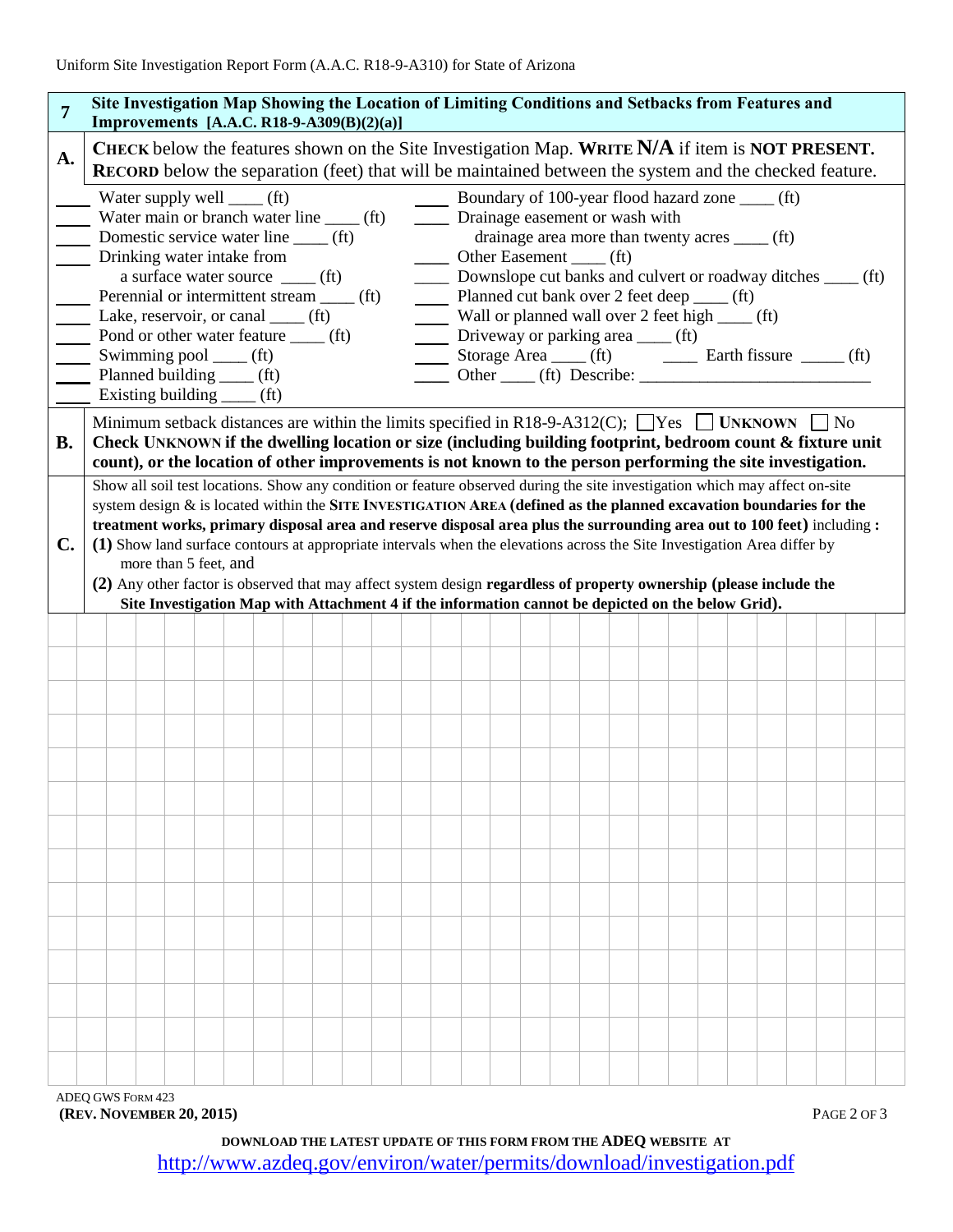| 8  | Subsurface Limiting Conditions [A.A.C. R18-9-A310(D)(2)]                                                                                                                                                                                                                                                                                                                                                                                                                                                                                                                                                                                                                                                                                                                                                                                                                                                                                                                                                                                                                                                                                          |                                          |  |  |  |  |  |  |  |  |
|----|---------------------------------------------------------------------------------------------------------------------------------------------------------------------------------------------------------------------------------------------------------------------------------------------------------------------------------------------------------------------------------------------------------------------------------------------------------------------------------------------------------------------------------------------------------------------------------------------------------------------------------------------------------------------------------------------------------------------------------------------------------------------------------------------------------------------------------------------------------------------------------------------------------------------------------------------------------------------------------------------------------------------------------------------------------------------------------------------------------------------------------------------------|------------------------------------------|--|--|--|--|--|--|--|--|
|    | Identify the presence or absence of all of the following possible limiting conditions in the intended location of the primary and<br>reserve disposal areas of the on-site wastewater treatment facility to a depth of at least 12 feet below land surface or to an<br>impervious soil or rock layer if encountered at a shallower depth:<br>A) The soil absorption rate determined under A.A.C. R18-9-A312(D)(2) is:<br>1. More than 1.20 gallons per day per square foot?<br>$\Gamma$ Yes<br>$\overline{N}$<br>Less than 0.20 gallons per day per square foot?<br>$\Box$ Yes<br>$\Box$ No<br>A site-specific soil absorption rate (SAR) is required per A.A.C. R18-9-A312 (D)(2)(b)?<br>$\vert$   No<br>3.<br>$\blacksquare$ Yes<br>The vertical separation distance from the bottom of the lowest point of the disposal works to the seasonal high water table<br>$\mathbf{B}$ )<br>is less than the minimum vertical separation specified in A.A.C. R18-9-A312(E)(1)? $\Box$ Yes $\Box$ No<br>Does seasonal saturation occur within surface soils that could affect the performance of the on-site wastewater treatment<br>C)<br>$\mathsf{L}$ |                                          |  |  |  |  |  |  |  |  |
|    | facility? $\Box$ Yes<br>No<br>If Yes, describe evidence:                                                                                                                                                                                                                                                                                                                                                                                                                                                                                                                                                                                                                                                                                                                                                                                                                                                                                                                                                                                                                                                                                          |                                          |  |  |  |  |  |  |  |  |
|    | D) Do any of the following subsurface limiting conditions that may cause or contribute to surfacing of wastewater occur<br>within 12 feet of the land surface:<br>1. An impervious soil or rock layer? $\Box$ Yes $\Box$ No<br>2. A zone of saturation that substantially limits downward percolation from the disposal works? $\Box$ Yes $\Box$ No<br>Soil with more than 50 percent rock fragments? $\Box$ Yes $\Box$ No<br>3.<br>Do any of the following subsurface limiting conditions that may promote accelerated downward movement of<br>E)<br>insufficiently treated wastewater occur within 12 feet of the land surface:<br>Fractures or joints in rock that are open, continuous, or interconnected?<br>$ $ $ $ $Yes$ $ $ $ $ $No$<br>Karst voids or channels? $\Box$ Yes $\Box$ No<br>2.<br>Highly permeable materials such as deposits of cobbles or boulders? $\Box$ Yes $\Box$ No<br>3.                                                                                                                                                                                                                                             |                                          |  |  |  |  |  |  |  |  |
|    | Does subsurface conditions exist that may convey wastewater to a Water of the State and cause or contribute to an<br>F)                                                                                                                                                                                                                                                                                                                                                                                                                                                                                                                                                                                                                                                                                                                                                                                                                                                                                                                                                                                                                           |                                          |  |  |  |  |  |  |  |  |
|    | exceedance of a water quality standard established in 18 A.A.C. 11, Articles 1 and 4? $\Box$ Yes $\Box$ No<br>G) Depth to groundwater below land surface $\frac{1}{\sqrt{2}}$ feet as determined by $\boxed{\phantom{2}}$ Trench or boring, $\boxed{\phantom{2}}$ Subdivision report,<br>Published groundwater data or $\Box$ Relevant well data.                                                                                                                                                                                                                                                                                                                                                                                                                                                                                                                                                                                                                                                                                                                                                                                                 |                                          |  |  |  |  |  |  |  |  |
|    |                                                                                                                                                                                                                                                                                                                                                                                                                                                                                                                                                                                                                                                                                                                                                                                                                                                                                                                                                                                                                                                                                                                                                   |                                          |  |  |  |  |  |  |  |  |
|    | If the answer is Yes to any of the above subsurface limiting conditions, please show location and note                                                                                                                                                                                                                                                                                                                                                                                                                                                                                                                                                                                                                                                                                                                                                                                                                                                                                                                                                                                                                                            |                                          |  |  |  |  |  |  |  |  |
|    | the associated limiting condition type on Site Investigation Map (Item 7).                                                                                                                                                                                                                                                                                                                                                                                                                                                                                                                                                                                                                                                                                                                                                                                                                                                                                                                                                                                                                                                                        |                                          |  |  |  |  |  |  |  |  |
| 9  | <b>Site Investigation Attachments</b><br>#<br><b>Attachment Description</b>                                                                                                                                                                                                                                                                                                                                                                                                                                                                                                                                                                                                                                                                                                                                                                                                                                                                                                                                                                                                                                                                       | Attached?                                |  |  |  |  |  |  |  |  |
|    |                                                                                                                                                                                                                                                                                                                                                                                                                                                                                                                                                                                                                                                                                                                                                                                                                                                                                                                                                                                                                                                                                                                                                   |                                          |  |  |  |  |  |  |  |  |
|    |                                                                                                                                                                                                                                                                                                                                                                                                                                                                                                                                                                                                                                                                                                                                                                                                                                                                                                                                                                                                                                                                                                                                                   | Yes, total of<br>pages.                  |  |  |  |  |  |  |  |  |
|    |                                                                                                                                                                                                                                                                                                                                                                                                                                                                                                                                                                                                                                                                                                                                                                                                                                                                                                                                                                                                                                                                                                                                                   | Yes, total of<br>pages.<br>Yes, total of |  |  |  |  |  |  |  |  |
| 10 | <b>Investigator Certification</b>                                                                                                                                                                                                                                                                                                                                                                                                                                                                                                                                                                                                                                                                                                                                                                                                                                                                                                                                                                                                                                                                                                                 | pages.                                   |  |  |  |  |  |  |  |  |
|    | Arizona-registered Professional engineer<br>Certification Number:<br>A)                                                                                                                                                                                                                                                                                                                                                                                                                                                                                                                                                                                                                                                                                                                                                                                                                                                                                                                                                                                                                                                                           | <b>Expiration Date:</b>                  |  |  |  |  |  |  |  |  |
|    | Arizona-registered Professional geologist<br><b>Certification Number:</b><br>B)                                                                                                                                                                                                                                                                                                                                                                                                                                                                                                                                                                                                                                                                                                                                                                                                                                                                                                                                                                                                                                                                   | <b>Expiration Date:</b>                  |  |  |  |  |  |  |  |  |
|    | Arizona-registered Sanitarian<br><b>Registration Number:</b><br>$\mathcal{C}$                                                                                                                                                                                                                                                                                                                                                                                                                                                                                                                                                                                                                                                                                                                                                                                                                                                                                                                                                                                                                                                                     | <b>Expiration Date:</b>                  |  |  |  |  |  |  |  |  |
|    | A certificate of training from a course recognized by ADEQ<br>D)                                                                                                                                                                                                                                                                                                                                                                                                                                                                                                                                                                                                                                                                                                                                                                                                                                                                                                                                                                                                                                                                                  |                                          |  |  |  |  |  |  |  |  |
|    | Course Name:<br><b>Completion Date:</b>                                                                                                                                                                                                                                                                                                                                                                                                                                                                                                                                                                                                                                                                                                                                                                                                                                                                                                                                                                                                                                                                                                           |                                          |  |  |  |  |  |  |  |  |
|    | Qualifies under another category designated in writing by ADEQ. Please use<br>Attachment 4 to provide approved Qualification Category & Date<br>E)<br>Approved.<br>By signing this section, I certify that I am qualified to conduct this investigation as specified in                                                                                                                                                                                                                                                                                                                                                                                                                                                                                                                                                                                                                                                                                                                                                                                                                                                                           | <b>Professional Seal</b>                 |  |  |  |  |  |  |  |  |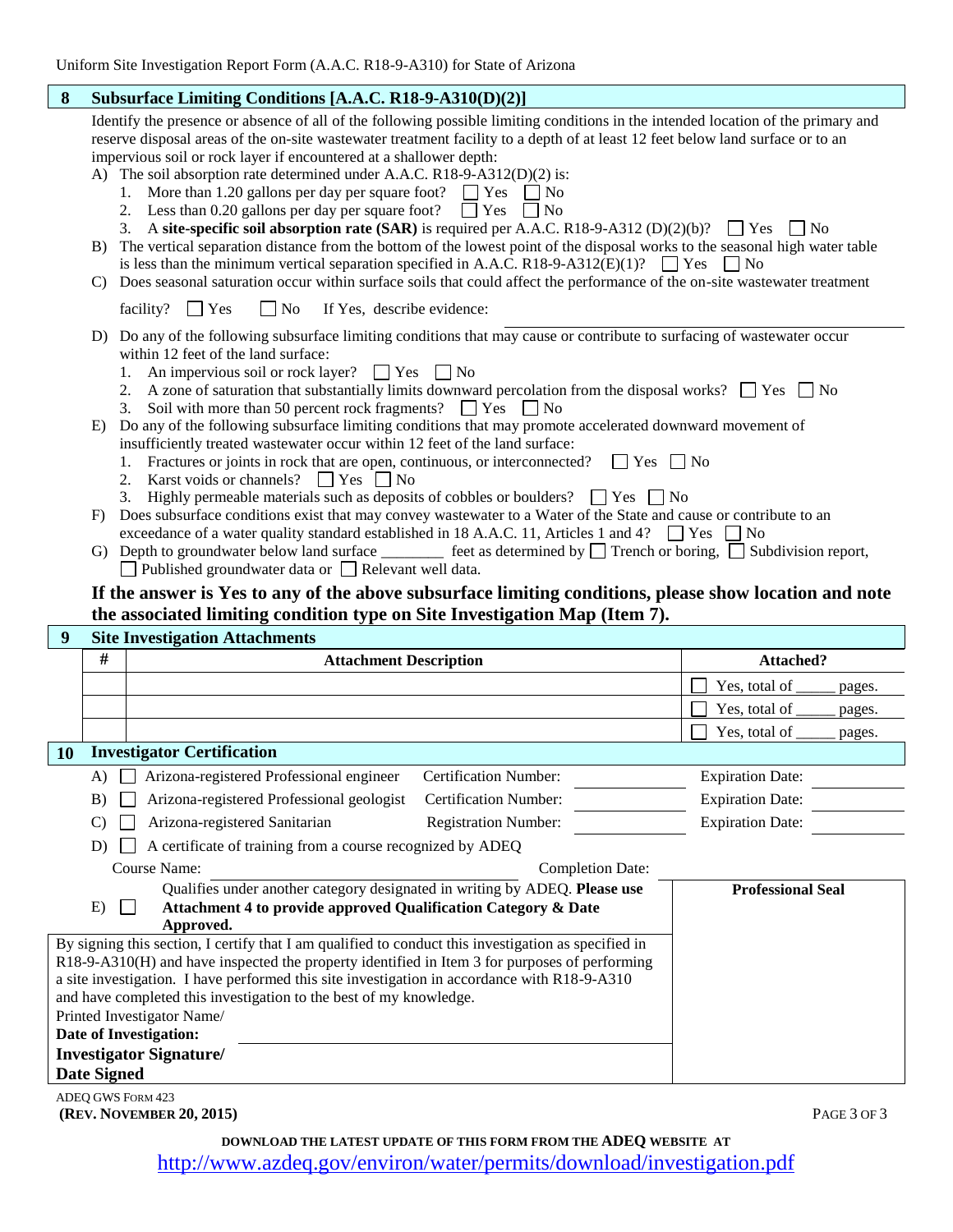# **ATTACHMENT 1 – ASTM 5921 METHOD FOR SUBSURFACE SOIL CHARACTERIZATION**

| <b>Facility Address:</b> |  |
|--------------------------|--|
|--------------------------|--|

Parcel Number:

| ---------                                                                                                           |  |
|---------------------------------------------------------------------------------------------------------------------|--|
| $\Gamma_{\alpha\beta\gamma}$ $\Gamma_{\alpha\alpha\beta}$ $\Gamma_{\alpha\gamma\gamma}$ and $\Gamma_{\alpha\gamma}$ |  |

Tested by: Depth to Groundwater: **PLEASE REPORT IN ITEM 8.G**

Date Test Completed: 

| <b>Test</b> | <b>Depth Interval Below</b><br><b>Land Surface (Inches)</b> | <b>Texture</b> | <b>Structure</b> | Rock                   | Mottles %     | <b>Boundary</b> | Dry<br>Consistency | Moist                    | <b>SAR</b> |
|-------------|-------------------------------------------------------------|----------------|------------------|------------------------|---------------|-----------------|--------------------|--------------------------|------------|
| Hole $\#$   |                                                             |                |                  | Fragments <sup>%</sup> |               |                 |                    | <b>Consistency</b>       |            |
|             |                                                             |                |                  |                        |               |                 |                    |                          |            |
|             |                                                             |                |                  |                        |               |                 |                    |                          |            |
|             |                                                             |                |                  |                        |               |                 |                    |                          |            |
|             |                                                             |                |                  |                        |               |                 |                    |                          |            |
|             |                                                             |                |                  |                        |               |                 |                    |                          |            |
|             |                                                             |                |                  |                        |               |                 |                    |                          |            |
|             |                                                             |                |                  |                        |               |                 |                    |                          |            |
|             |                                                             |                |                  |                        |               |                 |                    |                          |            |
|             |                                                             |                |                  |                        |               |                 |                    |                          |            |
|             |                                                             |                |                  |                        |               |                 |                    |                          |            |
|             |                                                             |                |                  |                        |               |                 |                    |                          |            |
|             |                                                             |                |                  |                        |               |                 |                    |                          |            |
|             |                                                             |                |                  |                        |               |                 |                    |                          |            |
|             |                                                             |                |                  |                        |               |                 |                    |                          |            |
| Comments:   |                                                             |                |                  |                        |               |                 |                    | <b>Professional Seal</b> |            |
|             |                                                             |                |                  |                        |               |                 |                    |                          |            |
|             |                                                             |                |                  |                        |               |                 |                    |                          |            |
|             |                                                             |                |                  |                        |               |                 |                    |                          |            |
|             |                                                             |                |                  |                        |               |                 |                    |                          |            |
|             |                                                             |                |                  |                        |               |                 |                    |                          |            |
|             |                                                             |                |                  |                        |               |                 |                    |                          |            |
|             |                                                             |                |                  |                        |               |                 |                    |                          |            |
|             |                                                             |                |                  |                        |               |                 |                    |                          |            |
|             |                                                             |                |                  |                        |               |                 |                    |                          |            |
|             |                                                             | Test $\_\_$    | $Test$ $\_\_$    |                        | $Test$ $\_\_$ |                 |                    |                          |            |
|             |                                                             |                |                  |                        |               |                 |                    |                          |            |

**ADEQ GWS FORM 423 ATTACHMENT 1 (REV. NOVEMBER 20, 2015)** PAGE 1 OF \_\_\_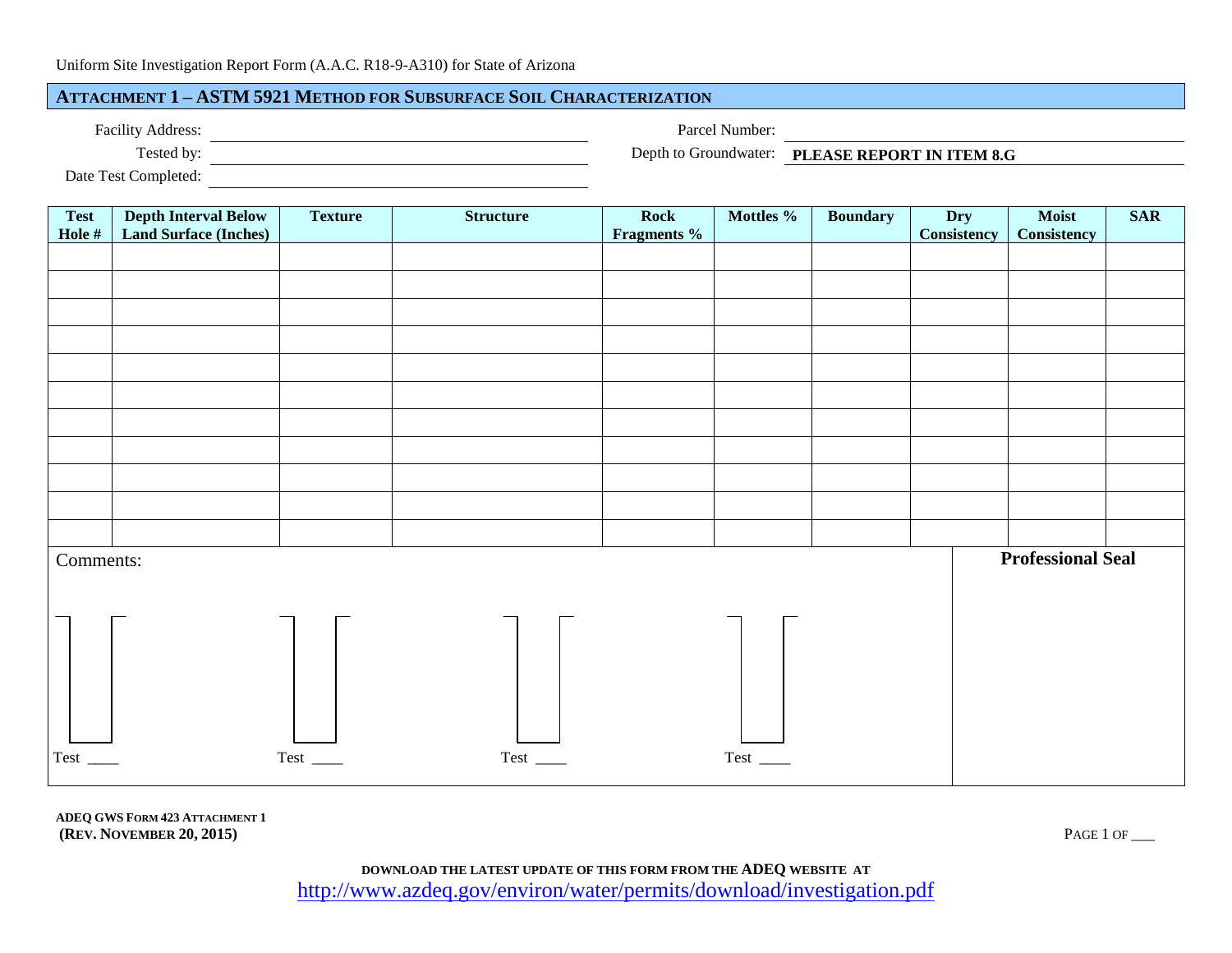# **ATTACHMENT 1, CONTINUED – ASTM 5921 METHOD FOR SUBSURFACE SOIL CHARACTERIZATION**

Parcel Number:

| $\sum_{i=1}^{n}$ . The set of $\sum_{i=1}^{n}$ . The set of $\sum_{i=1}^{n}$ |  |  |  |  |
|------------------------------------------------------------------------------|--|--|--|--|

Tested by: Depth to Groundwater: **PLEASE REPORT IN ITEM 8.G ON PAGE 3 OF FORM** 

Date Test Completed:

| Hole $\#$ | <b>Land Surface (Inches)</b> |                        | <b>Structure</b>      | Rock<br>Fragments % | Mottles %   | <b>Boundary</b> | Dry<br><b>Consistency</b> | Moist<br>Consistency     | <b>SAR</b> |
|-----------|------------------------------|------------------------|-----------------------|---------------------|-------------|-----------------|---------------------------|--------------------------|------------|
|           |                              |                        |                       |                     |             |                 |                           |                          |            |
|           |                              |                        |                       |                     |             |                 |                           |                          |            |
|           |                              |                        |                       |                     |             |                 |                           |                          |            |
|           |                              |                        |                       |                     |             |                 |                           |                          |            |
|           |                              |                        |                       |                     |             |                 |                           |                          |            |
|           |                              |                        |                       |                     |             |                 |                           |                          |            |
|           |                              |                        |                       |                     |             |                 |                           |                          |            |
|           |                              |                        |                       |                     |             |                 |                           |                          |            |
|           |                              |                        |                       |                     |             |                 |                           |                          |            |
|           |                              |                        |                       |                     |             |                 |                           |                          |            |
|           |                              |                        |                       |                     |             |                 |                           |                          |            |
| Comments: |                              |                        |                       |                     |             |                 |                           | <b>Professional Seal</b> |            |
|           |                              |                        |                       |                     |             |                 |                           |                          |            |
|           |                              |                        |                       |                     |             |                 |                           |                          |            |
|           |                              |                        |                       |                     |             |                 |                           |                          |            |
|           |                              |                        |                       |                     |             |                 |                           |                          |            |
|           |                              |                        |                       |                     |             |                 |                           |                          |            |
|           |                              |                        |                       |                     |             |                 |                           |                          |            |
| Test_     |                              | $Test$ <sub>____</sub> | $Test$ <sub>___</sub> |                     | Test $\_\_$ |                 |                           |                          |            |

**ADEQ GWS FORM 423 ATTACHMENT 1 CONTINUED (REV. NOVEMBER 20, 2015)** PAGE \_\_\_ OF \_\_\_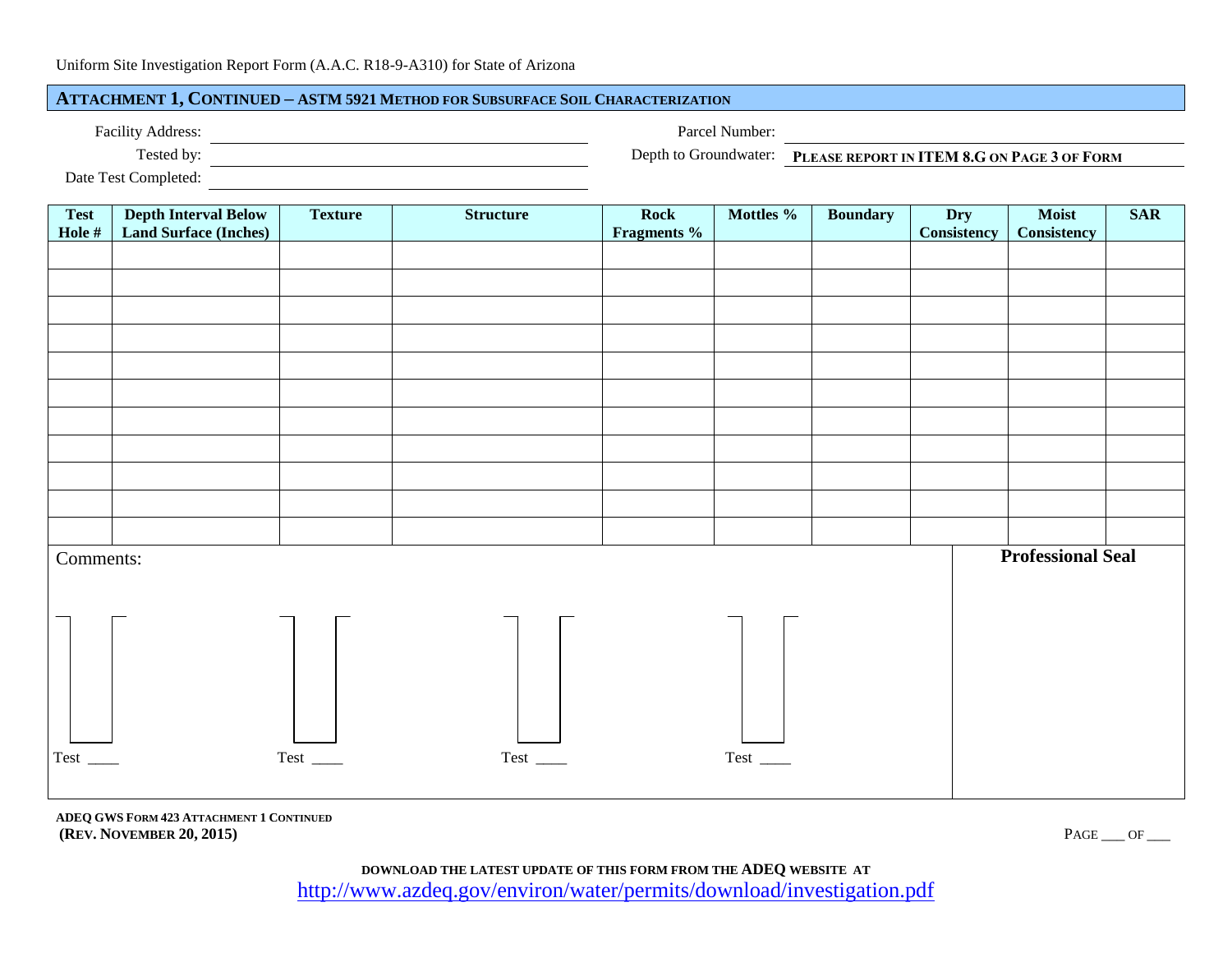# **ATTACHMENT 2 – PERCOLATION TEST DATASHEET**

| <b>Facility Address:</b>   | Parcel Number:                                                                                                              |
|----------------------------|-----------------------------------------------------------------------------------------------------------------------------|
| Test Hole Number/Location: | Depth of Test Hole Bottom<br>Below Land Surface (inches):                                                                   |
|                            | Test Hole Cross-section: Please check a box and indicate size<br>Date Test Complete:<br>Diameter inches<br>Square<br>inches |
|                            | Describe the land surface at the top of the Test Hole is (please check one):                                                |

□ Undisturbed Native Soil □ Cut Surface □ Fill Surface □ Other (describe) **\_\_\_\_\_\_\_\_\_\_\_** 

#### **SOIL DATA FROM TEST HOLE:**

| Depth (inches) | <b>Soil Texture</b> | <b>Soil Structure</b> | <b>Soil Consistence</b> | <b>Mottles</b> | $%$ Rock |
|----------------|---------------------|-----------------------|-------------------------|----------------|----------|
|                |                     |                       |                         |                |          |
|                |                     |                       |                         |                |          |
|                |                     |                       |                         |                |          |
|                |                     |                       |                         |                |          |

# **TEST HOLE PRESOAKING:**

| Run# | <b>Start Date</b><br>(M:D:Y) | <b>Start Time</b><br>(H:M::S) | <b>End Time</b><br>(H:M::S) | <b>Elapsed Time</b><br>(min) | <b>Initial Depth</b><br>(inches) |
|------|------------------------------|-------------------------------|-----------------------------|------------------------------|----------------------------------|
|      |                              |                               |                             |                              |                                  |
|      |                              |                               |                             |                              |                                  |
|      |                              |                               |                             |                              |                                  |
|      |                              |                               |                             |                              |                                  |

# **TEST HOLE PERCOLATION TEST:**

| Run<br>#                                                                                                        | <b>Start</b><br><b>Time</b><br>(H:M::S) | End<br><b>Time</b><br>(H:M::S) | <b>Elapsed</b><br>Time, $T_i$<br>(min) | <b>Measured</b><br><b>Water Drop</b><br>(inches) | <b>Percolation</b><br>Rate, $P_i$<br>(min/in.) | $(T_i + T_{i+1})/2$<br>$\Delta T$ (min) | $P_{i+1} - P_i$<br>$\Delta P$ | $\Delta P/\Delta T$ |
|-----------------------------------------------------------------------------------------------------------------|-----------------------------------------|--------------------------------|----------------------------------------|--------------------------------------------------|------------------------------------------------|-----------------------------------------|-------------------------------|---------------------|
|                                                                                                                 |                                         |                                |                                        |                                                  |                                                | N/A                                     | N/A                           | N/A                 |
|                                                                                                                 |                                         |                                |                                        |                                                  |                                                |                                         |                               |                     |
|                                                                                                                 |                                         |                                |                                        |                                                  |                                                |                                         |                               |                     |
|                                                                                                                 |                                         |                                |                                        |                                                  |                                                |                                         |                               |                     |
|                                                                                                                 |                                         |                                |                                        |                                                  |                                                |                                         |                               |                     |
|                                                                                                                 |                                         |                                |                                        |                                                  |                                                |                                         |                               |                     |
|                                                                                                                 |                                         |                                |                                        |                                                  |                                                |                                         |                               |                     |
| Depth to groundwater (feet bls): PLEASE REPORT IN ITEM 8.G ON PAGE 3 OF FORM                                    |                                         |                                |                                        |                                                  |                                                |                                         | Professional Seal             |                     |
| Stabilized Percolation Rate (from Graph) __________ minutes per inch<br>PERSON WHO PERFORMED THE TEST:<br>Name: |                                         |                                |                                        |                                                  |                                                |                                         |                               |                     |

| Company: |      |  |
|----------|------|--|
| Address: |      |  |
| Phone:   | Fax: |  |
| Email:   |      |  |

ADEQ GWS FORM 423 ATTACHMENT 2 PAGE 1 OF \_\_\_\_\_ **(REV. NOVEMBER 20, 2015)**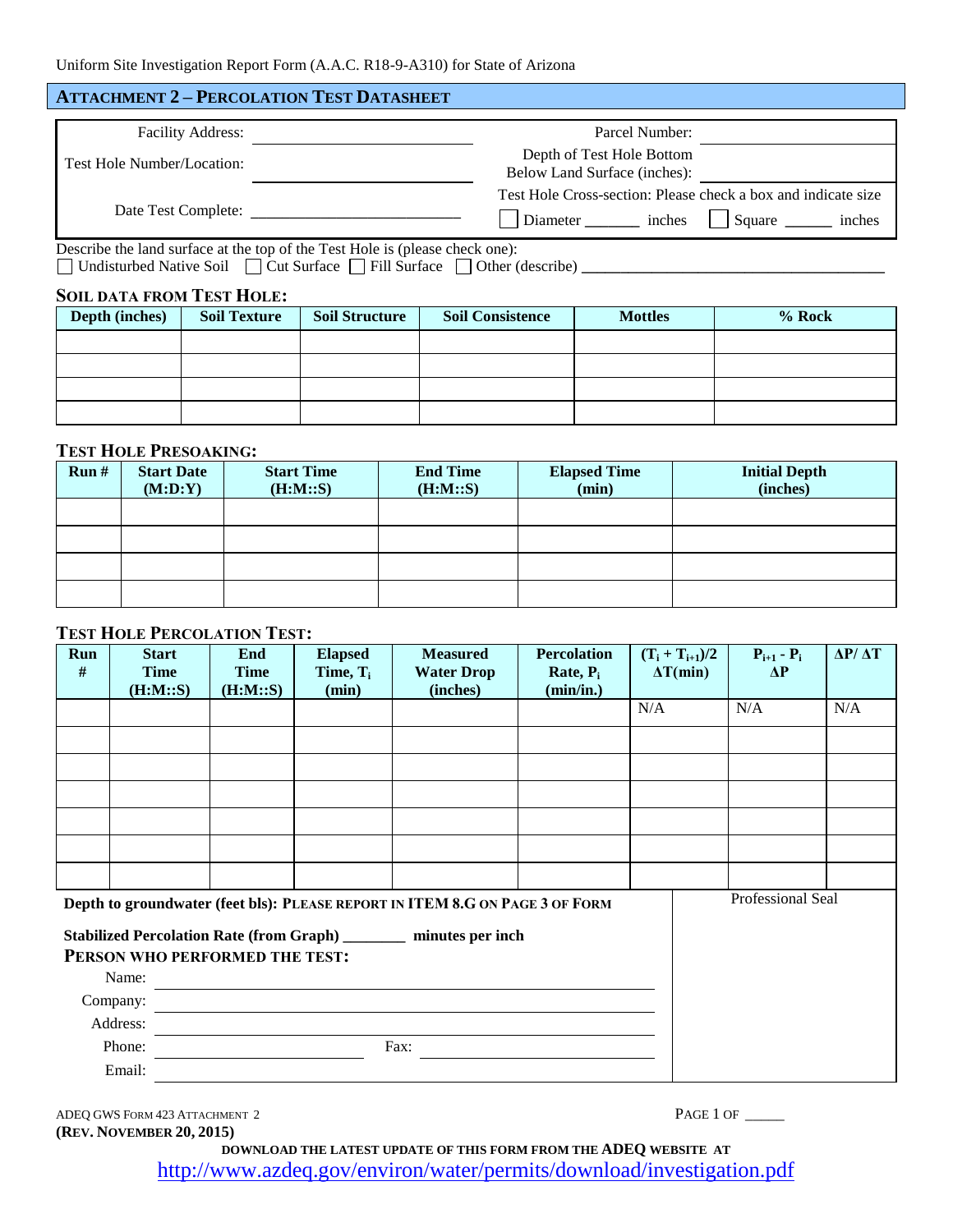# **ATTACHMENT 2, CONTINUED – PERCOLATION TEST DATASHEET**

| <b>Facility Address:</b>   | Parcel Number:                                                                                          |  |  |  |  |
|----------------------------|---------------------------------------------------------------------------------------------------------|--|--|--|--|
| Test Hole Number/Location: | Depth of Test Hole Bottom<br>Below Land Surface (inches):                                               |  |  |  |  |
| Date Test Complete:        | Test Hole Cross-section: Please check a box and indicate size<br>inches<br>Diameter<br>Square<br>inches |  |  |  |  |

Describe the land surface at the top of the Test Hole is (please check one): Undisturbed Native Soil Cut Surface Fill Surface Other (describe) **\_\_\_\_\_\_\_\_\_\_\_\_\_\_\_\_\_\_\_\_\_\_\_\_\_\_\_\_\_\_\_\_\_\_\_\_\_\_\_**

# **SOIL DATA FROM TEST HOLE:**

| Depth (inches) | <b>Soil Texture</b> | <b>Soil Structure</b> | <b>Soil Consistence</b> | <b>Mottles</b> | % Rock |
|----------------|---------------------|-----------------------|-------------------------|----------------|--------|
|                |                     |                       |                         |                |        |
|                |                     |                       |                         |                |        |
|                |                     |                       |                         |                |        |
|                |                     |                       |                         |                |        |

# **TEST HOLE PRESOAKING:**

| Run# | <b>Start Date</b><br>(M:D:Y) | <b>Start Time</b><br>(H:M::S) | <b>End Time</b><br>(H:M::S) | <b>Elapsed Time</b><br>(min) | <b>Initial Depth</b><br>(inches) |
|------|------------------------------|-------------------------------|-----------------------------|------------------------------|----------------------------------|
|      |                              |                               |                             |                              |                                  |
|      |                              |                               |                             |                              |                                  |
|      |                              |                               |                             |                              |                                  |
|      |                              |                               |                             |                              |                                  |

### **TEST HOLE PERCOLATION TEST:**

| Run<br># | <b>Start</b><br><b>Time</b><br>(H:M::S) | End<br><b>Time</b><br>(H:M::S) | <b>Elapsed</b><br>Time, $T_i$<br>(min) | <b>Measured</b><br><b>Water Drop</b><br>(inches)                              | <b>Percolation</b><br>Rate, $P_i$<br>(min/in.) | $(T_i + T_{i+1})/2$<br>$\Delta T$ (min) | $P_{i+1} - P_i$<br>$\Delta P$ | $\Delta P/\Delta T$ |
|----------|-----------------------------------------|--------------------------------|----------------------------------------|-------------------------------------------------------------------------------|------------------------------------------------|-----------------------------------------|-------------------------------|---------------------|
|          |                                         |                                |                                        |                                                                               |                                                | N/A                                     | N/A                           | N/A                 |
|          |                                         |                                |                                        |                                                                               |                                                |                                         |                               |                     |
|          |                                         |                                |                                        |                                                                               |                                                |                                         |                               |                     |
|          |                                         |                                |                                        |                                                                               |                                                |                                         |                               |                     |
|          |                                         |                                |                                        |                                                                               |                                                |                                         |                               |                     |
|          |                                         |                                |                                        |                                                                               |                                                |                                         |                               |                     |
|          |                                         |                                |                                        |                                                                               |                                                |                                         |                               |                     |
|          |                                         |                                |                                        | Donth to groundwater (feet bla). DIE LEE BEROBT IN ITEM & C ON BLCE 3 OF FORM |                                                |                                         | Professional Seal             |                     |

**Depth to groundwater (feet bls): PLEASE REPORT IN ITEM 8.G ON PAGE 3 OF FORM**

**Stabilized Percolation Rate (from Graph) \_\_\_\_\_\_\_\_ minutes per inch**

# **PERSON WHO PERFORMED THE TEST:**

| Name:    |      |
|----------|------|
| Company: |      |
| Address: |      |
| Phone:   | Fax: |
| Email:   |      |

ADEQ GWS FORM 423 ATTACHMENT 2 CONTINUED **(REV. NOVEMBER 20, 2015)** PAGE \_\_\_\_ OF \_\_\_\_\_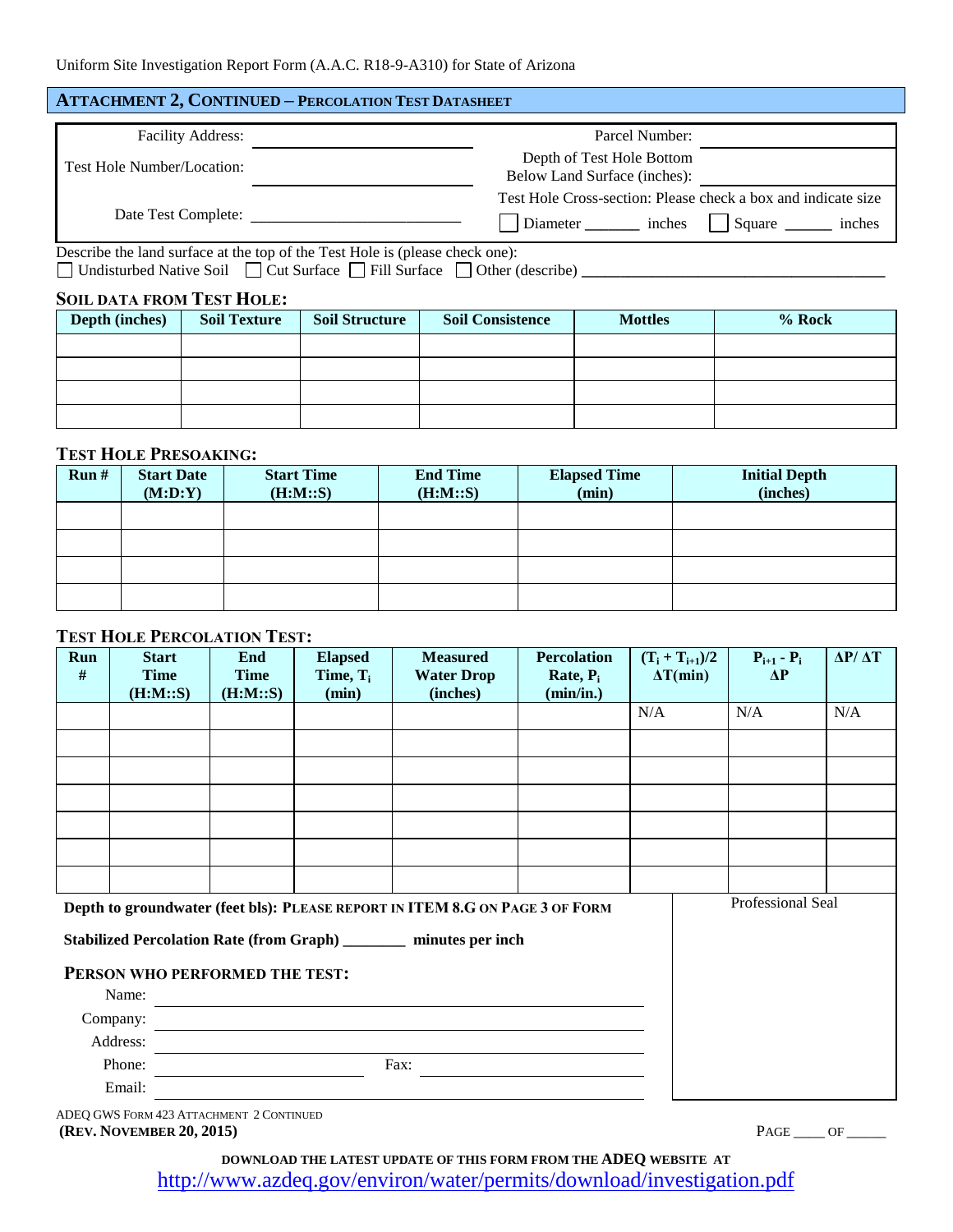| <b>ATTACHMENT 3 - SEEPAGE PIT TEST DATASHEET</b>    |                                                                                             |  |
|-----------------------------------------------------|---------------------------------------------------------------------------------------------|--|
| <b>Facility Address:</b><br><b>Test Hole Number</b> | Parcel Number:<br>Depth of Hole Bottom                                                      |  |
| /Location:                                          | Below Land Surface (feet):                                                                  |  |
| Date Test Complete:                                 | Test Hole Diameter (inches):                                                                |  |
|                                                     | Depth to Groundwater below Pit Terminus (feet): PLEASE REPORT IN ITEM 8.G ON PAGE 3 OF FORM |  |

#### **SOIL DATA FROM TEST HOLE:**

| Depth (feet) | <b>Soil Lithology</b> |
|--------------|-----------------------|
|              |                       |
|              |                       |
|              |                       |
|              |                       |

# **PRESOAKING:**

| Run# | <b>Start Date</b><br>(M:D:Y) | <b>Start Time</b><br>(H:M::S) | <b>End Time</b><br>(H:M::S) | <b>Elapsed Time</b><br>(min) | <b>Initial Water Surface Depth</b><br><b>Below Ground Surface (inches)</b> |
|------|------------------------------|-------------------------------|-----------------------------|------------------------------|----------------------------------------------------------------------------|
|      |                              |                               |                             |                              |                                                                            |
|      |                              |                               |                             |                              |                                                                            |
|      |                              |                               |                             |                              |                                                                            |
|      |                              |                               |                             |                              |                                                                            |

**Total gallons of water added to the Test Hole for presoak \_\_\_\_\_\_\_\_\_\_\_\_\_ gallons**.

#### **SEEPAGE PIT TEST:**

| Run<br>$\#$ | <b>Start</b><br><b>Time</b>                                          | <b>End</b><br><b>Time</b>      | <b>Elapsed</b><br>Time, $T_i$ | <b>Measured</b><br><b>Water Drop</b> | <b>Percolation</b><br>Rate, $P_i$ | $(P_{i+1} - P_i)/P_i * 100\%$ |
|-------------|----------------------------------------------------------------------|--------------------------------|-------------------------------|--------------------------------------|-----------------------------------|-------------------------------|
|             | (H:M::S)                                                             | (H:M::S)                       | (min)                         | (inches)                             | (min/in.)                         |                               |
|             |                                                                      |                                |                               |                                      |                                   |                               |
|             |                                                                      |                                |                               |                                      |                                   |                               |
|             |                                                                      |                                |                               |                                      |                                   |                               |
|             |                                                                      |                                |                               |                                      |                                   |                               |
|             |                                                                      |                                |                               |                                      |                                   |                               |
|             |                                                                      |                                |                               |                                      |                                   |                               |
|             |                                                                      |                                |                               |                                      |                                   |                               |
|             |                                                                      |                                |                               |                                      |                                   |                               |
|             | Stabilized Percolation Rate (from Graph): _______ minutes per inches | Professional Seal              |                               |                                      |                                   |                               |
|             |                                                                      | PERSON WHO PERFORMED THE TEST: |                               |                                      |                                   |                               |
|             | Name:                                                                |                                |                               |                                      |                                   |                               |
|             | Company:                                                             |                                |                               |                                      |                                   |                               |
|             | Address:                                                             |                                |                               |                                      |                                   |                               |
|             | Phone:                                                               |                                | Fax:                          |                                      |                                   |                               |
|             | Email:                                                               |                                |                               |                                      |                                   |                               |

ADEQ GWS FORM 423 ATTACHMENT 3 **(REV. NOVEMBER 20, 2015)** PAGE 1 OF \_\_\_\_\_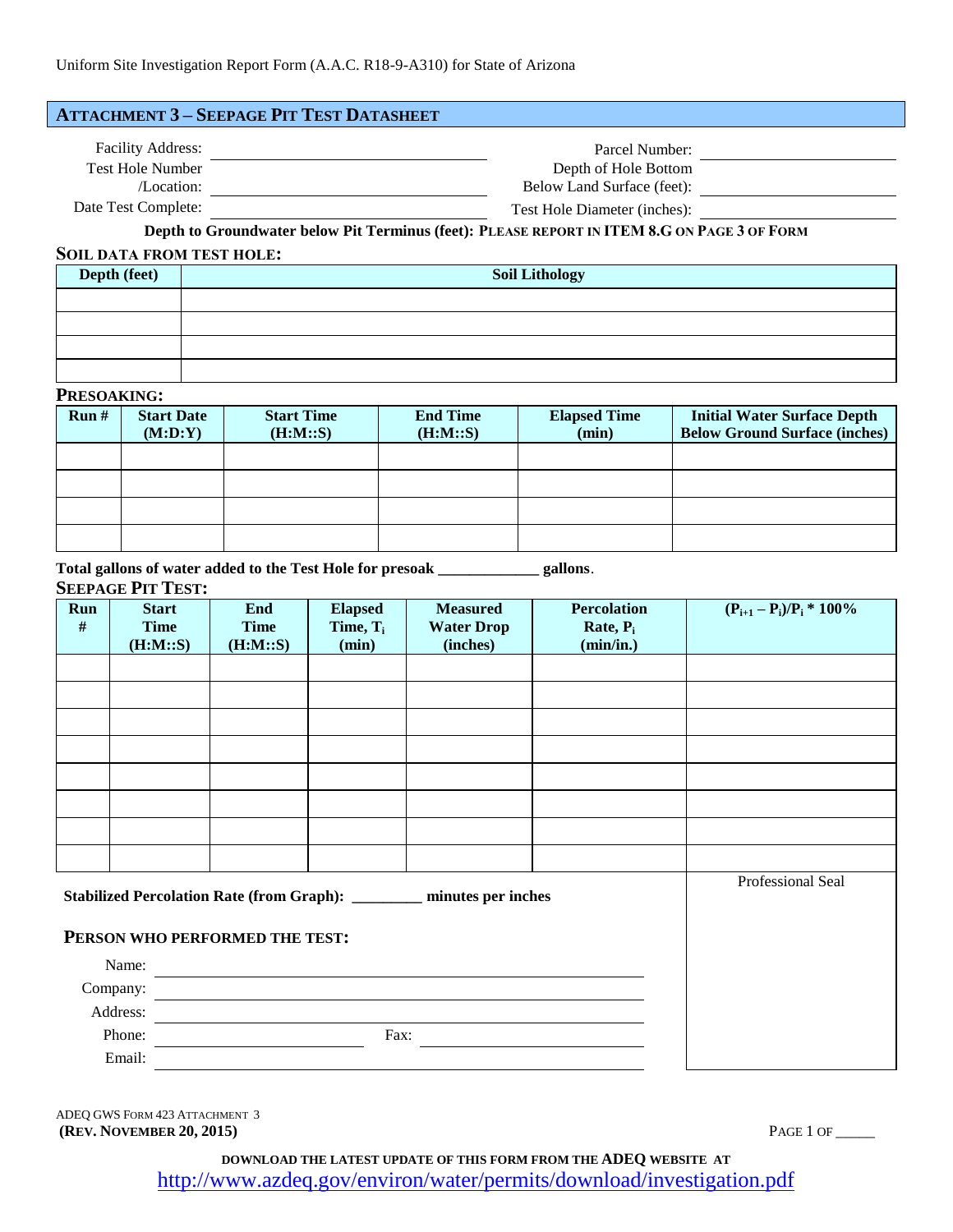# **ATTACHMENT 3, CONTINUED – SEEPAGE PIT TEST DATASHEET**

| <b>Facility Address:</b> | Parcel Number:               |  |
|--------------------------|------------------------------|--|
| <b>Test Hole Number</b>  | Depth of Hole Bottom         |  |
| /Location:               | Below Land Surface (feet):   |  |
| Date Test Complete:      | Test Hole Diameter (inches): |  |

**Depth to Groundwater below Pit Terminus (feet): PLEASE REPORT IN ITEM 8.G ON PAGE 3 OF FORM**

#### **SOIL DATA FROM TEST HOLE:**

| Depth (feet) | <b>Soil Lithology</b> |
|--------------|-----------------------|
|              |                       |
|              |                       |
|              |                       |
|              |                       |

# **PRESOAKING:**

| Run# | <b>Start Date</b><br>(M:D:Y) | <b>Start Time</b><br>(H:M::S) | <b>End Time</b><br>(H:M::S) | <b>Elapsed Time</b><br>(min) | <b>Initial Water Surface Depth</b><br><b>Below Ground Surface (inches)</b> |
|------|------------------------------|-------------------------------|-----------------------------|------------------------------|----------------------------------------------------------------------------|
|      |                              |                               |                             |                              |                                                                            |
|      |                              |                               |                             |                              |                                                                            |
|      |                              |                               |                             |                              |                                                                            |
|      |                              |                               |                             |                              |                                                                            |

**Total gallons of water added to the Test Hole for presoak \_\_\_\_\_\_\_\_\_\_\_\_\_ gallons**.

#### **SEEPAGE PIT TEST:**

| Run<br>$\#$                                                           | <b>Start</b><br><b>Time</b> | End<br><b>Time</b> | <b>Elapsed</b><br>Time, $T_i$ | <b>Measured</b><br><b>Water Drop</b> | <b>Percolation</b><br>Rate, $P_i$ | $(P_{i+1} - P_i)/P_i * 100\%$ |
|-----------------------------------------------------------------------|-----------------------------|--------------------|-------------------------------|--------------------------------------|-----------------------------------|-------------------------------|
|                                                                       | (H:M::S)                    | (H:M::S)           | (min)                         | (inches)                             | (min/in.)                         |                               |
|                                                                       |                             |                    |                               |                                      |                                   |                               |
|                                                                       |                             |                    |                               |                                      |                                   |                               |
|                                                                       |                             |                    |                               |                                      |                                   |                               |
|                                                                       |                             |                    |                               |                                      |                                   |                               |
|                                                                       |                             |                    |                               |                                      |                                   |                               |
|                                                                       |                             |                    |                               |                                      |                                   |                               |
|                                                                       |                             |                    |                               |                                      |                                   |                               |
|                                                                       |                             |                    |                               |                                      |                                   |                               |
|                                                                       |                             |                    |                               |                                      |                                   |                               |
| Stabilized Percolation Rate (from Graph): ________ minutes per inches |                             |                    |                               |                                      |                                   | Professional Seal             |
|                                                                       |                             |                    |                               |                                      |                                   |                               |
| PERSON WHO PERFORMED THE TEST:                                        |                             |                    |                               |                                      |                                   |                               |
| Name:<br><u> 1989 - Andrea Andrew Maria (h. 1989).</u>                |                             |                    |                               |                                      |                                   |                               |
| Company:                                                              |                             |                    |                               |                                      |                                   |                               |
| Address:                                                              |                             |                    |                               |                                      |                                   |                               |
|                                                                       | Phone:<br>Fax:              |                    |                               |                                      |                                   |                               |
|                                                                       | Email:                      |                    |                               |                                      |                                   |                               |

ADEQ GWS FORM 423 ATTACHMENT 3 CONTINUED **(REV. NOVEMBER 20, 2015)** PAGE \_\_\_\_ OF \_\_\_\_\_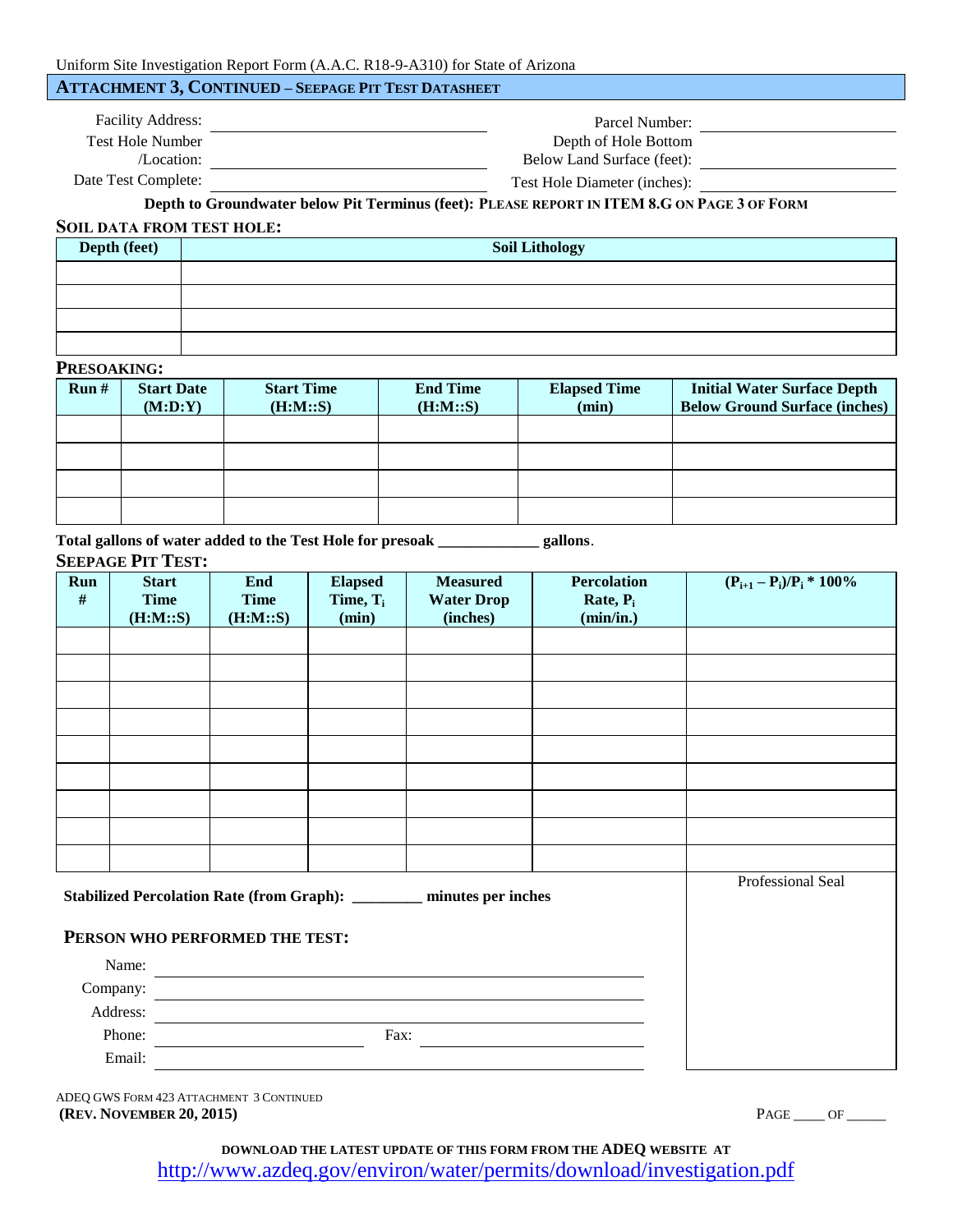# **ATTACHMENT 4 - OTHER INFORMATION**

Parcel Number:

Date Test Completed:

Other Information pertinent to this Site Investigation Report: Please specify the Report Item related to all Attachments or Other Information provided.

| ADEO GWS FORM 423 ATTACHMENT 4 |  |
|--------------------------------|--|
| (REV. NOVEMBER 20, 2015)       |  |

PAGE 1 OF

Continued on pages \_\_\_\_\_\_ through \_\_\_\_\_